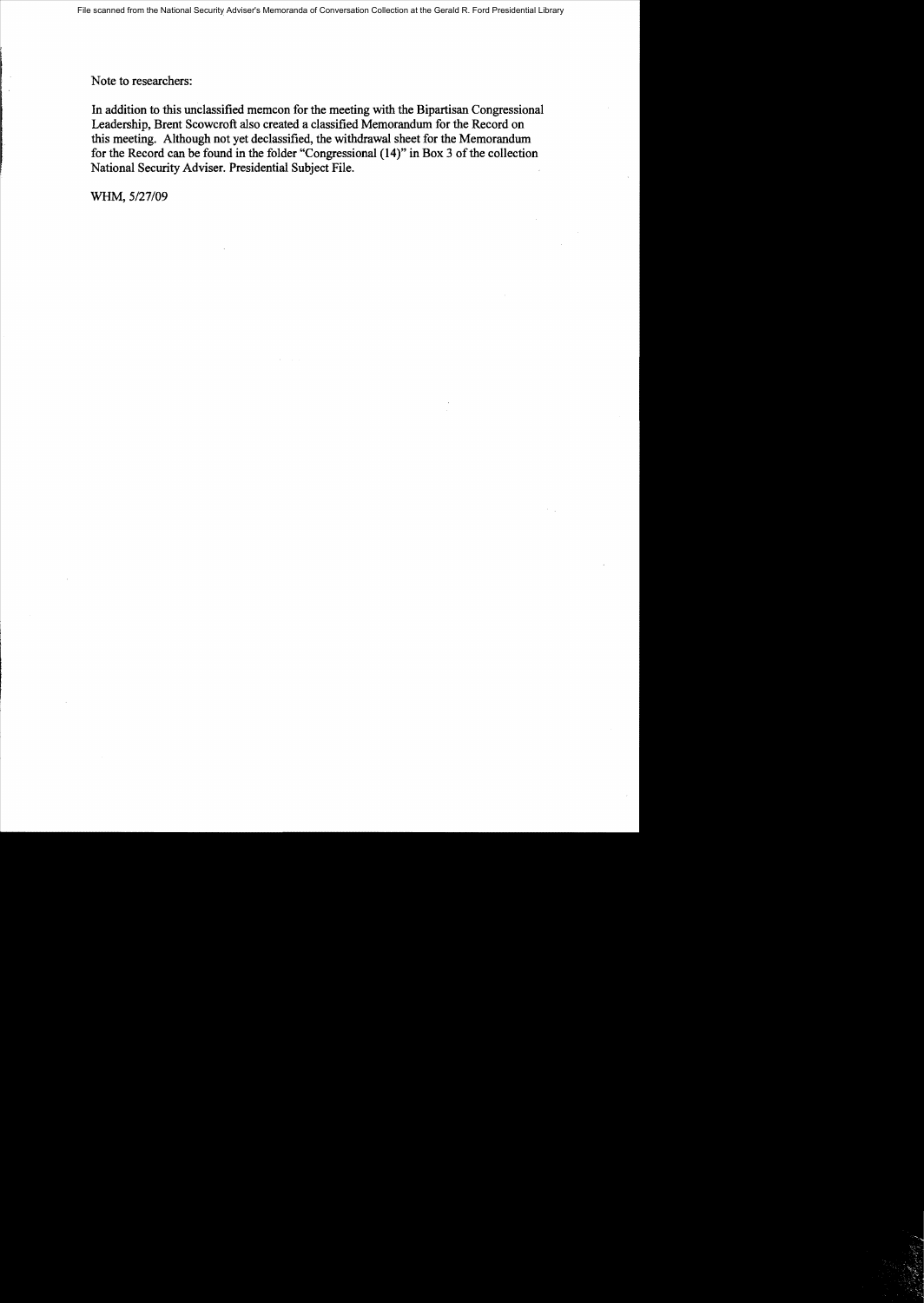MEMORANDUM

## THE WHITE HOUSE

WASHINGTON

UNC LASSIFIED

# MEMORANDUM OF CONVERSATION

| PARTICIPANTS:  | President Ford                                                                                                                                    |
|----------------|---------------------------------------------------------------------------------------------------------------------------------------------------|
|                | Bipartisan Congressional Leadership                                                                                                               |
|                | Dr. Henry A. Kissinger, Secretary of State and<br>Assistant to the President for National<br><b>Security Affairs</b>                              |
|                | Dr. James R. Schlesinger, Secretary of Defense<br>Lt. General Brent Scowcroft, Deputy Assistant<br>to the President for National Security Affairs |
| DATE AND TIME: | Wednesday, May 14, 1975<br>$6:30$ p.m.                                                                                                            |
| PLACE:         | Cabinet Room                                                                                                                                      |

President: Let me thank you for coming at such short notice. I thought it important to fill you in on the chronology and tell you my decision. I do this to comply with the War Powers Act and in order to keep you abreast of developments.

[He went over the chronology of events:]

- When we were notified
- -- The NSC meetings
- -- The message sent to the Cambodians. given to the Chinese. who didn't accept it. I instructed our Liaison Office to deliver it to the Chinese Minister of Foreign Affairs.

On Tuesday morning [May 13] it appeared the crew was being moved to the island. At  $10:30$  p.m., Tuesday, we had an NSC meeting. I ordered interdiction. At  $8:30$  p.m., Tuesday, it looked like an attempt was being made to move the crew to the mainland.

During the night we destroyed three boats, damaged four, and one got to the mainland EGome of our craft received small-arms fire.

E.O. 12065, Sec. 3-204

*11" "/l '0..* 1{ , tI.r. . *.If.z.*  <del>7603 (3)</del>  $\frac{B_1 + B_2 - B_1}{B_1 + B_2 - B_2}$   $\frac{B_2 + B_2 - B_1}{B_2 + B_2 - B_2}$   $\frac{B_1 + B_2 - B_2}{B_1 + B_2 - B_2}$   $\frac{B_2 + B_2 - B_2}{B_1 + B_2 - B_2}$   $\frac{B_1 + B_2 - B_2}{B_1 + B_2 - B_2}$   $\frac{B_2 + B_2 - B_2}{B_2 + B_2 - B_2}$   $\frac{B_1 + B_2 - B_2}{B_1 + B_2 - B_2}$ UNCLASSIFIED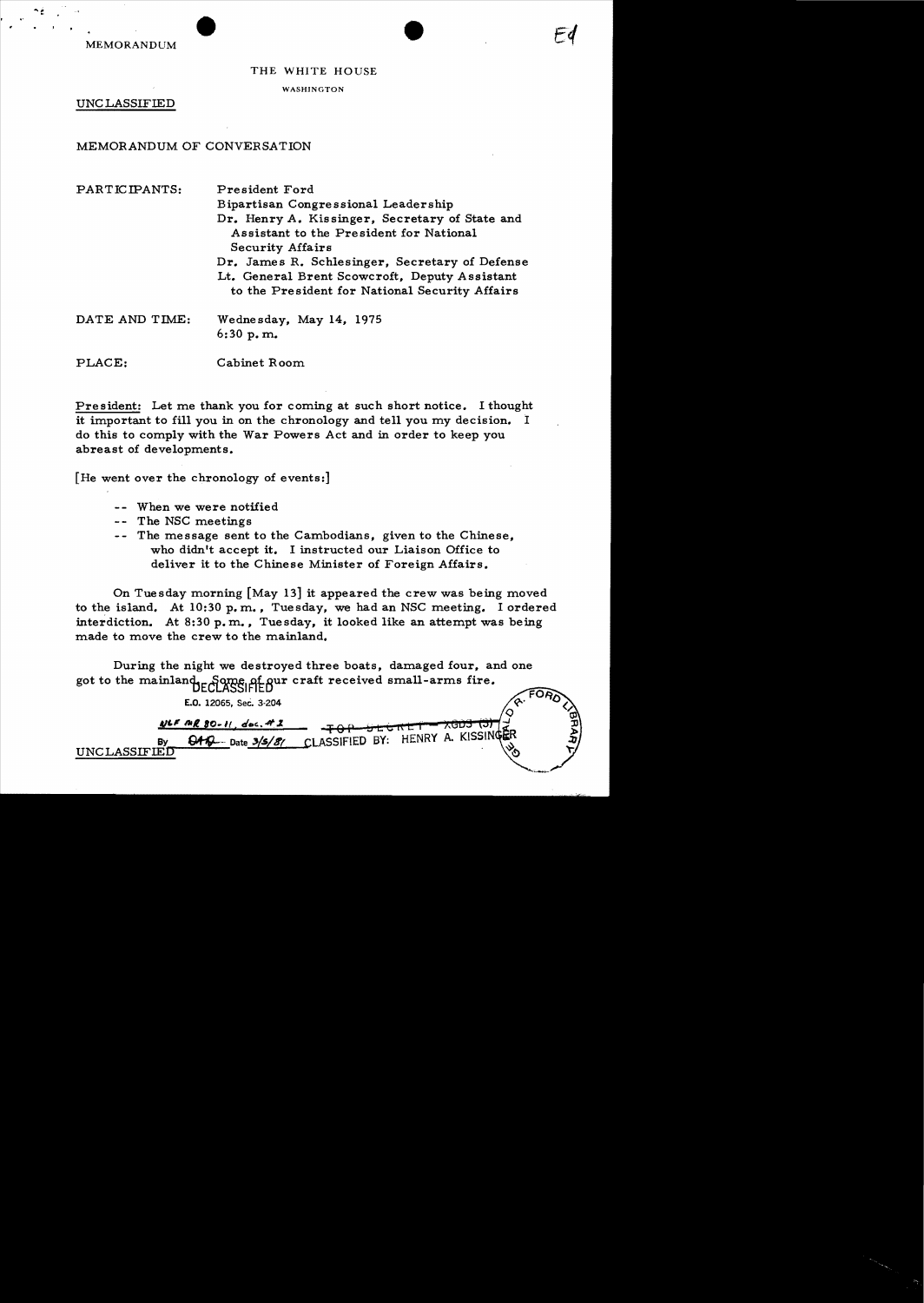#### UNC LASSIFIED

• A

At 10:30 p. m.., there was another NSC. I directed the Marines to prepare to seize the island. Our B-52's were alerted.

At noon on Wednesday, we sent a message to the UN that Cambodia was responsible if they didn't release the ship and crew.

At 3:00 p. m.., we had another NSC. Here I directed the following. It is most important that you not reveal this.

- (1) Marines to land on the Holt and board the ship.
- (2) Marines to land on the island.

•

(3) Aircraft from the Coral Sea to attack selected military targets at Kompong Som, where their Navy is, and at Ream, where there is an airfield.

These operations should begin everywhere simultaneously.

Kissinger: We published the note to the Secretary-General as the quickest way to get it delivered in Phnom. Penh. We haven't heard anything from. Cambodia since the beginning. We delivered it to the Chinese and the Cambodians, so we know it was received.

Schlesinger: On the boarding party is the crew, EOD, and interpreter. The island landing is simultaneous. It should be underway by  $9:00$ .

Albert: Could Americans be on the boats that will be destroyed?

President: There is no way of knowing.

Byrd: Which way were they heading?

President: To the mainland. They ignored our warning.

Mansfield: Why are we going into the mainland of Asia again when we practically have the boat in our custody?

President: There are aircraft and boats in the area. The operation is designed to prevent these forces from interfering with our operations.

Mansfield: Is there any information that there are any Americans on the mainland?

President: Only that pilot report.

Mansfield: Where are the 39?



2.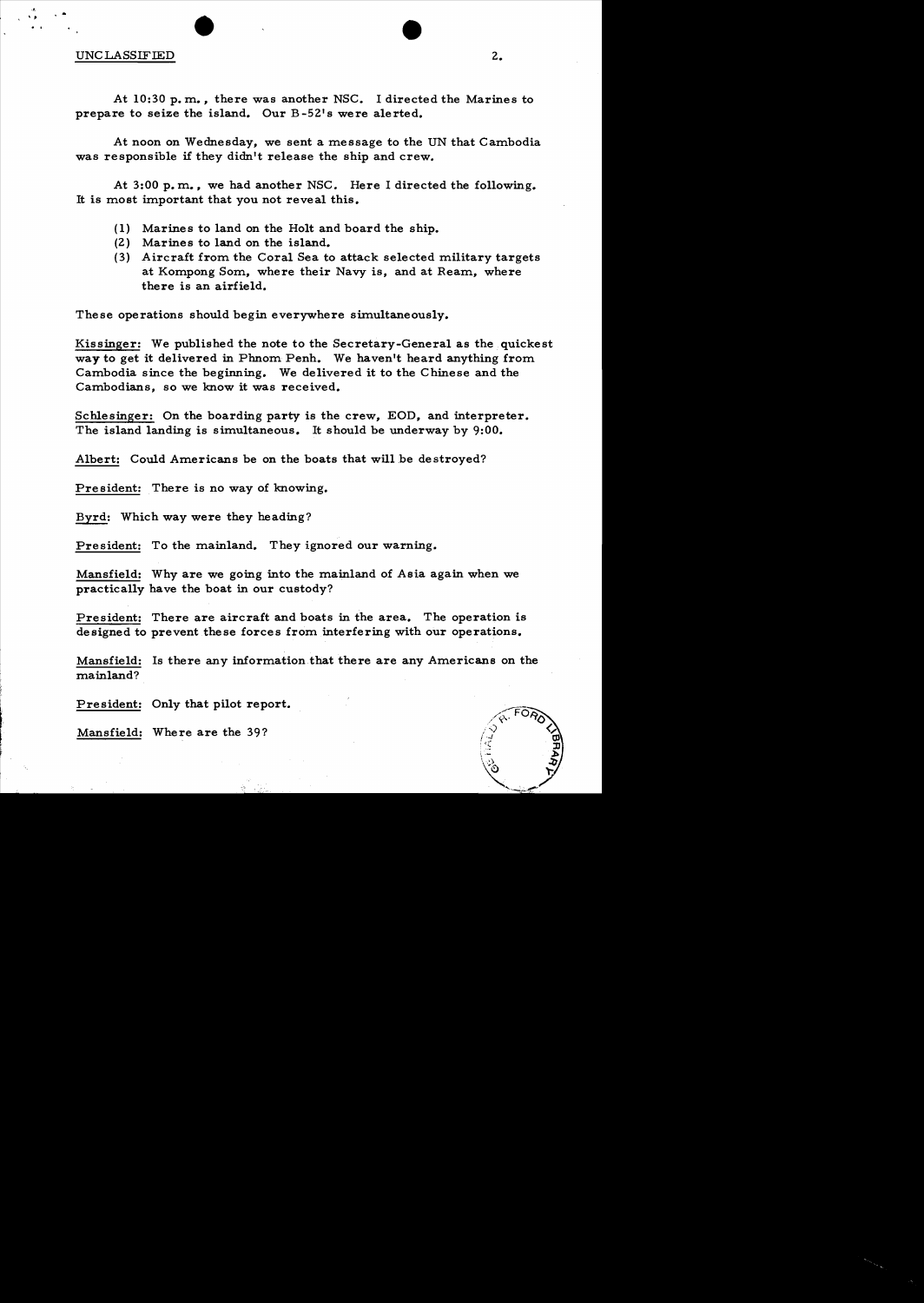### UNCLASSIFIED 3.

President: We are not sure where they are.

Byrd: Couldn't we have intercepted the boat some other way?

President: There were no surface ships there until today.

Byrd: Why did we move Marines to Thailand? Have the Thais protested?

President: It was the only way we could get the Marines in position. We don't plan to return them to Thailand.

O'Neill: Was it in international waters when it was seized? Did it have arms?

 $\lceil$ Didn't hear answer]

Cederburg: Suppose we don't find the Americans? We can't let them take Americans off our ships and keep them.

Eastland: You're talking about an invasion of the mainland.

Gederburg: I'm. gaying it is not acceptable.

Eastland: That's an invasion. Hell, I'm for it.

McClellan: Are we just going into Koh Tang shooting?

President: We are going in to insure that none of these assets can be used.

 $McClellan;$  Do we have to fire before we know we have to?

President: H I were not to, I would be negligent.

McClellan: Can't we wait?

Eastland: No, we can't.

Albert: The charges on the Floor are that you have violated the law.

President: I have the right to protect American citizens.

Sparkman: Our Committee met and discussed this thing, adopted this resolution: [Reads resolution]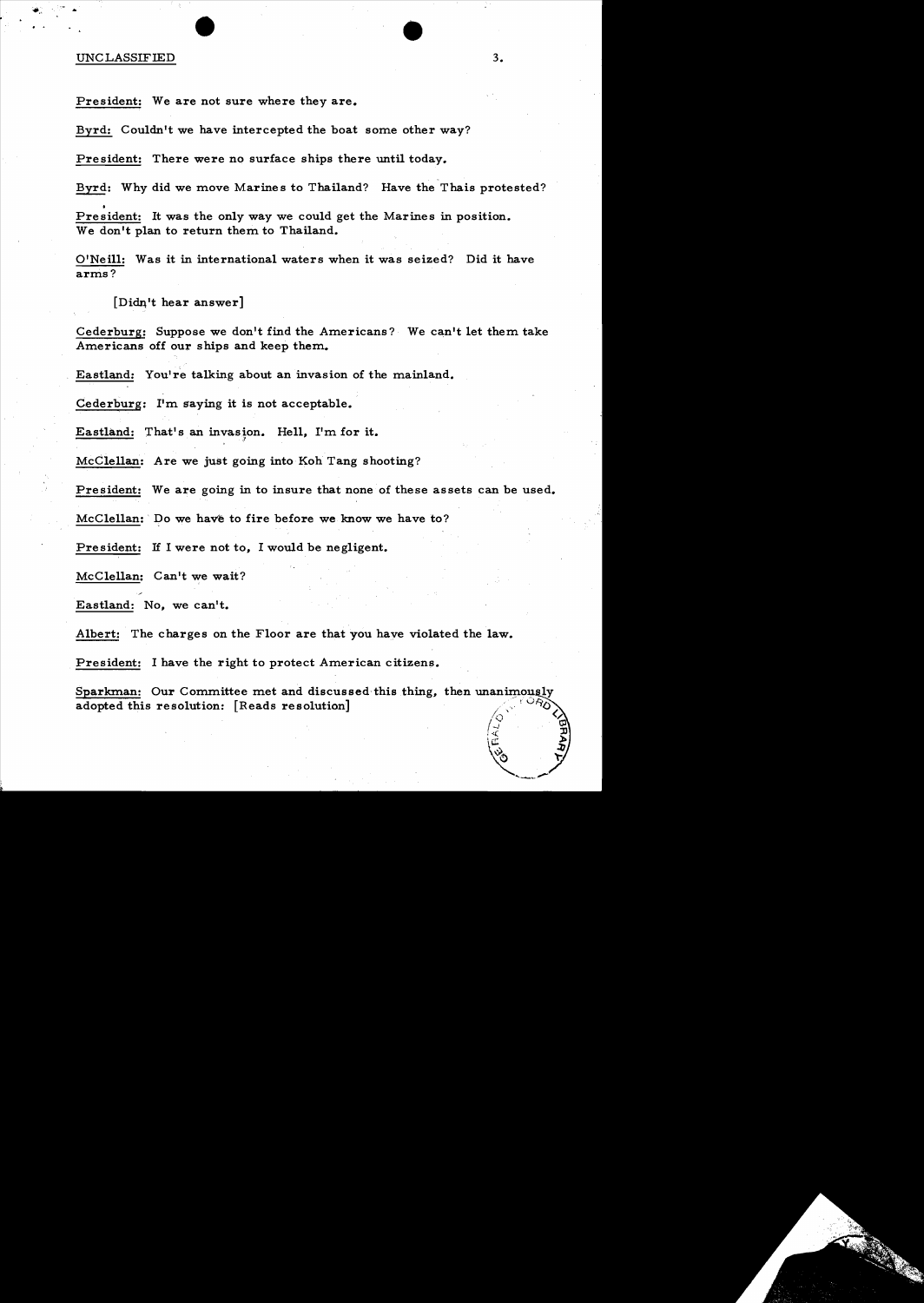## UNCLASSIFIED 4.

,.

Byrd: Did we give Cambodia a deadline?

Kissinger: No. We thought it not productive to give them that kind of warning so they could take counteraction.

Mansfield: I have to express my concern that we are once again invading by air the Asian mainland. We have plenty of force and I think it will not have a salubrious outcome.

Case: I am the author of the Church-Case Amendment. I disagree with Mike. The act wasn't designed to condone piracy but for other purposes. I think the actions were proper.

Byrd: Why were the leaders not consulted before the decision to strike the mainland? I'm for getting the ship back, but I think you should have given them a chance to urge caution.

President: That's a good question and I'll answer. It is my constitutional responsibility to command the forces and to protect Americans. It was my judgment, based on the advice of the JCS, that this was the prudent course of action. Had we put the Marines' lives in jeopardy by doing too little, I would have been negligent. It is better to do too much than too little.

Byrd: My only question is why didn't you at least give them a chance to express their reservation?

President: We have a separation of powers. The President is the Commander-in-Chief so long as he is within the law. I exercised my power under the law and I complied with the law. I would never forgive myself if the Marines had been attached by 2400 Cambodians.

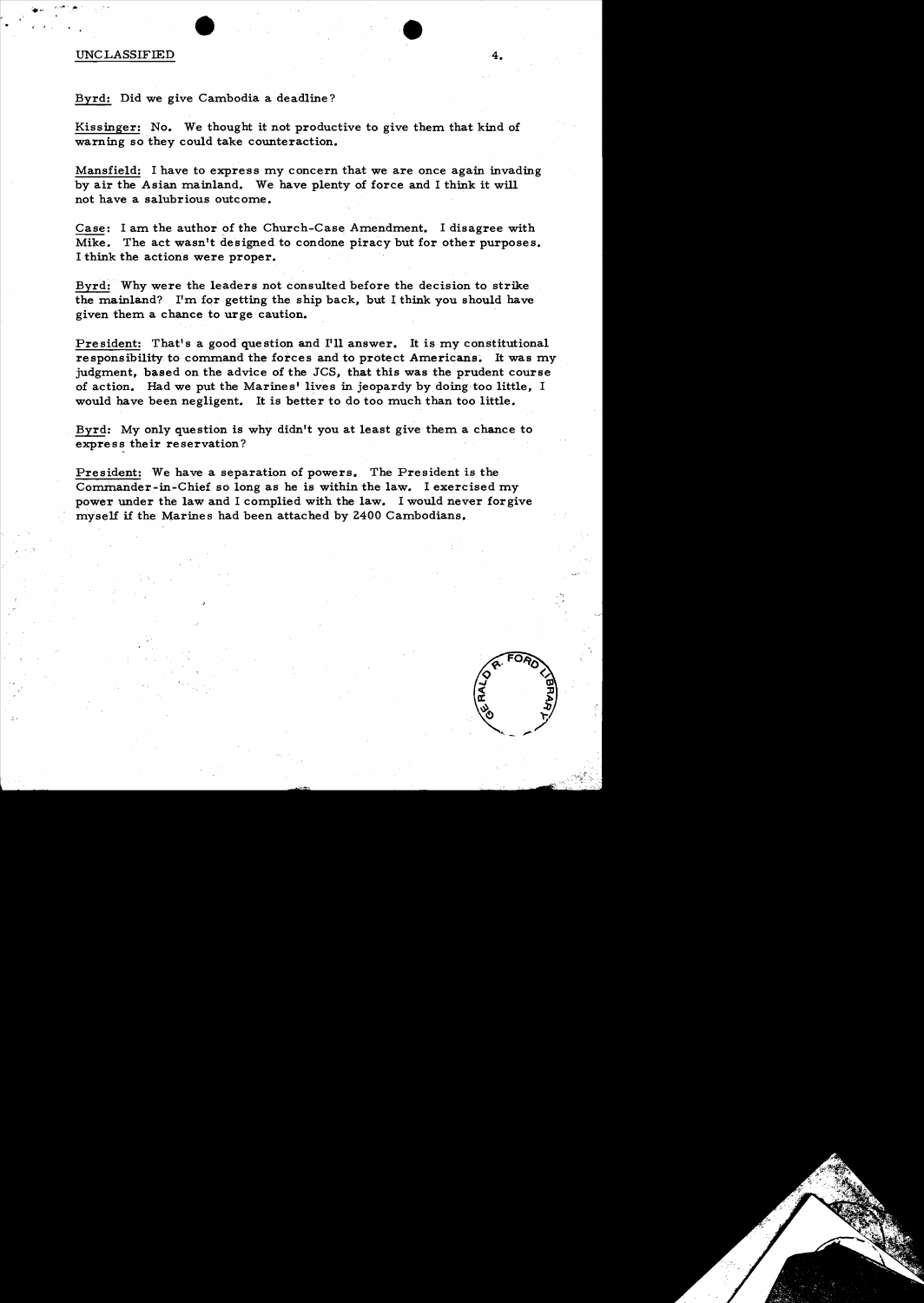to the work the other of P/Beport Liedersbirg<br>14 May 75 (contempt) I hat we thank you for carring at such short which I stat it ingitate fill you to on era change til june en division I dott is to many us assorptions automation get to hop a comment of largester (Chimodogy) - Trotopol  $-1080$ i mago Cumbelin - PRC quin not. Debut accopt, sintents on 60 to dating deliver to PRC MFA. - This am the plane leven bong moved to estand 1070 Tous NSC enter 2 ordnes untrehation I 30 pm Trus - locked the altempt at mosing crew & maintend Dering my We drothinged 3 touts duringed 4 \* 1 port to mandand donne pour ce pt real small dome fire. 1030 pm /USC, I hadted; (1) Grammes Guyaroto Lenze - shap (2) Maries from Chimne & fregan. 5 fevre Darnl. B-52's child Sec. <del>2007 Wed NSC.</del><br>Noon - Boy & UKY that Campolin rasp if they dednt rehase c Nigo ener. 300 pm NSC, Coffere 2 christist forteming - trap importance trats you wit ensuit this. (1) Marino & low cre Art + hand & Ship (2) Marine hand on Robert (3) argot from Ceral six with withits school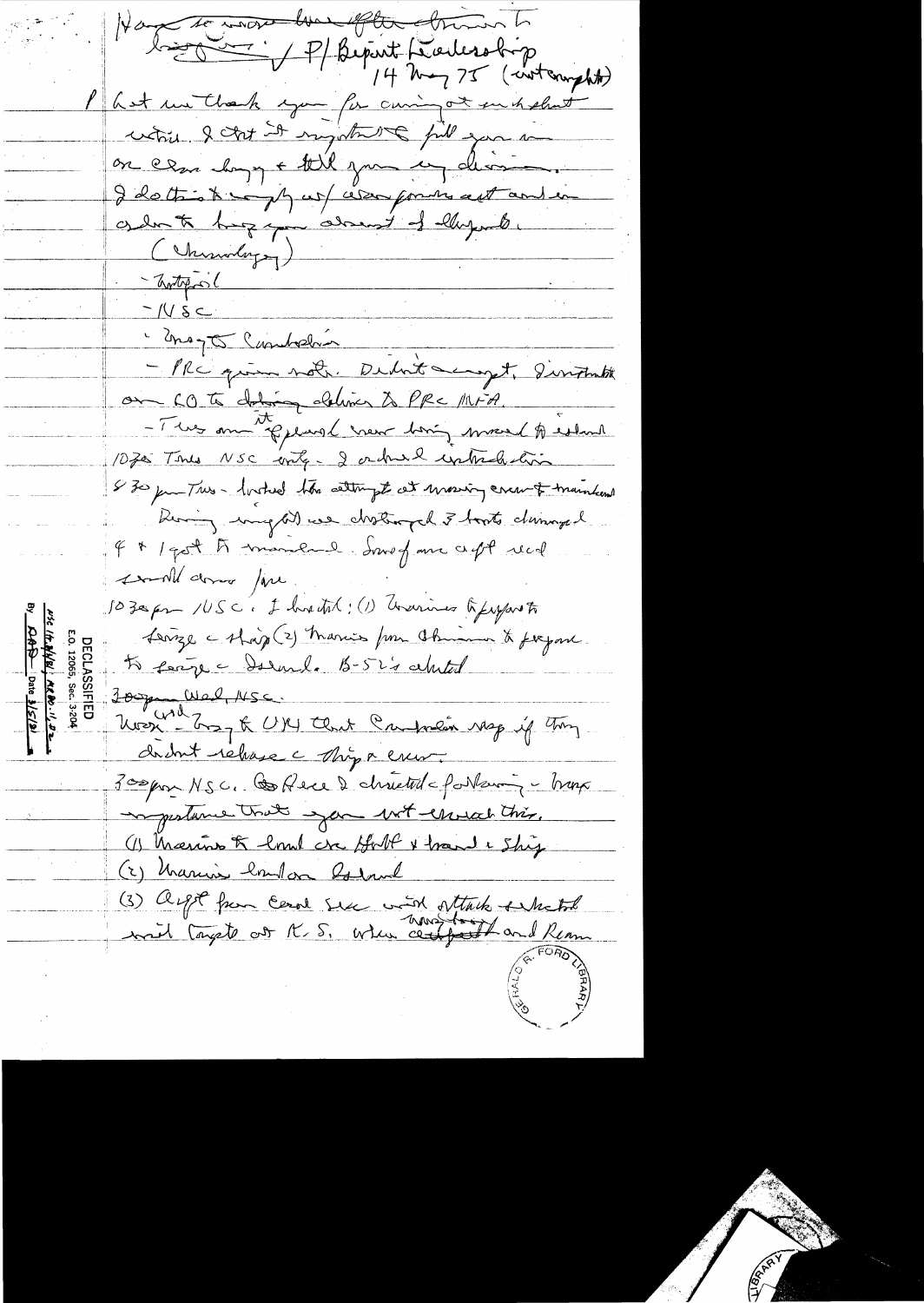where there is a which Operatored by in myself sommatement, K We pliated contract Sec Com de quitest my from Constantin since beginning. Ost delavial it KVRC & Constations, soure home et und. Schlee Ban brunching party is crave, ESD, interpretis. Island lowing smallenes. Should be under com by p.o. Albert Come'd Amo be on took lestryed P de un of knowing Bycol certain comparent they trending? PTS mundered. They experienced their comming. Massfald why are we going into marshal of these ago achences prenticilly have bot in our enstaly l'Ihreau aft and boots in anne \$80 pm is chargied & pressiont these first from intexting al omogno. United any wife that any Ones on tomouthwell. PO why that site raport. monsfulle where are the 39 P We not sever when they are Byrd Birl Complant we have intercepted to book some sthis comp Ph tompare shops there til today Begel Why tower hadrings to This Home Thai protected P Onk was une end of it than is in partir. We Don't plant return than & Than. Ohull Croit in mil conten todan seize 1 - Die it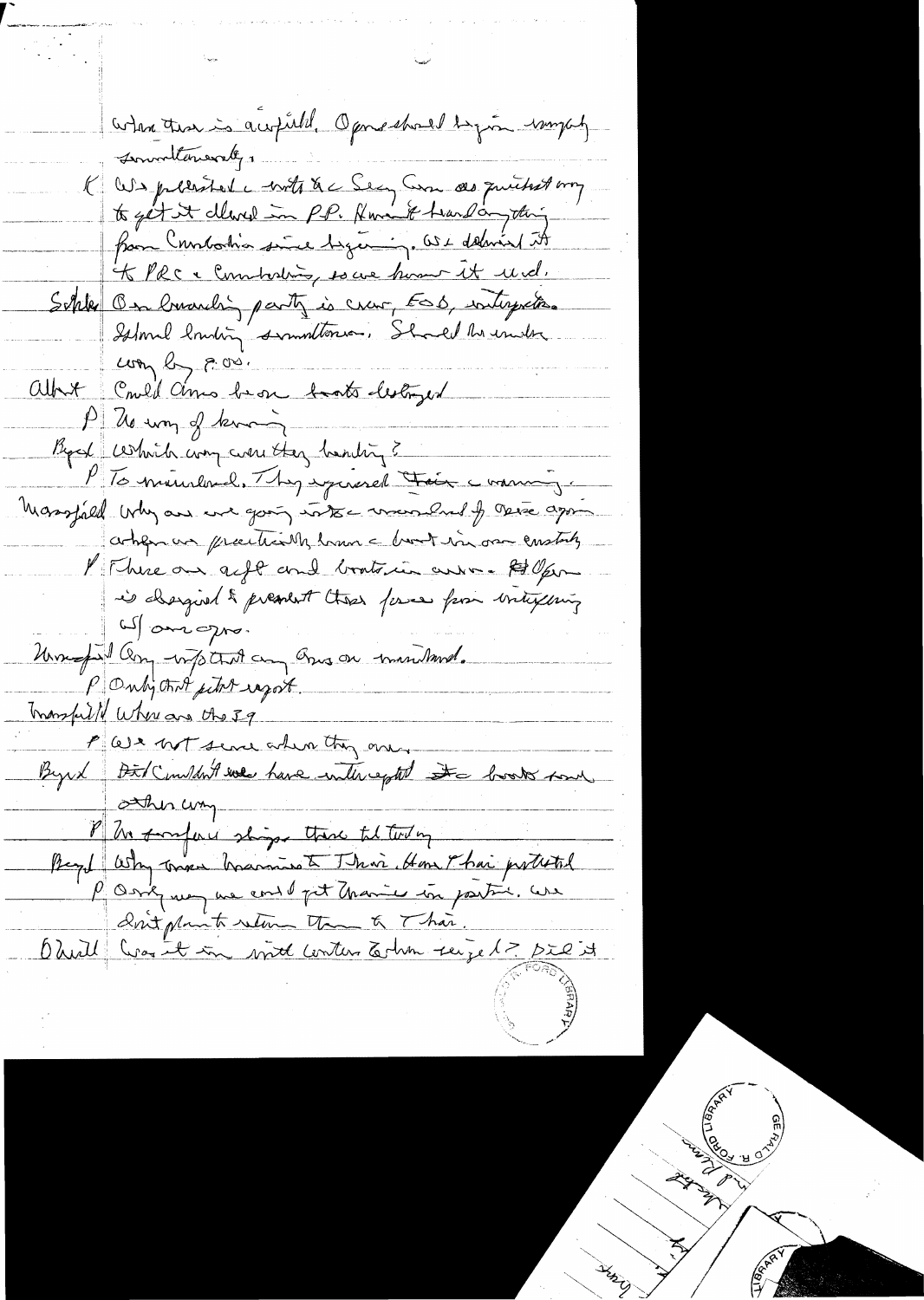have and? (Orbit has avanced) to lording Englase un dait from a Onno? We cont let Am tels ans off me shyps + help the Eaghtant Your Carthing and me immacion of marinhand thelasting In surging it is not a wegtetter. Eastland. That's on mission. Hell, Lon fait. Me Stellen avenue pret going with K.S. shooting? Pasangain to many that work of these assits en tensel the Challan De us have to fire before en know are home of Putto, Smald be negligedt me Bella De Curil un cont Footband No we can't. Obart Changes on flar that you have wartated a law P I have upt to potent am entique. Speck Cre Crite that schoonsal this thing, then immunity. adopted this resolution: (reals) Beyal Déed volgerin Caronina de drading? K hy, we told it not pendent to generation that how of cereming to the counterorder Monspiel 2 have à syres un concern tret no one once ce pour munting by an chairm manufund her han plenty of force and I think it would wit have subspire ontext. Cuca & omthough Church-Case Ichaques cul Mother, Thorast worked changed to Curdon pering but pointer propose. I traite a actions unse proper